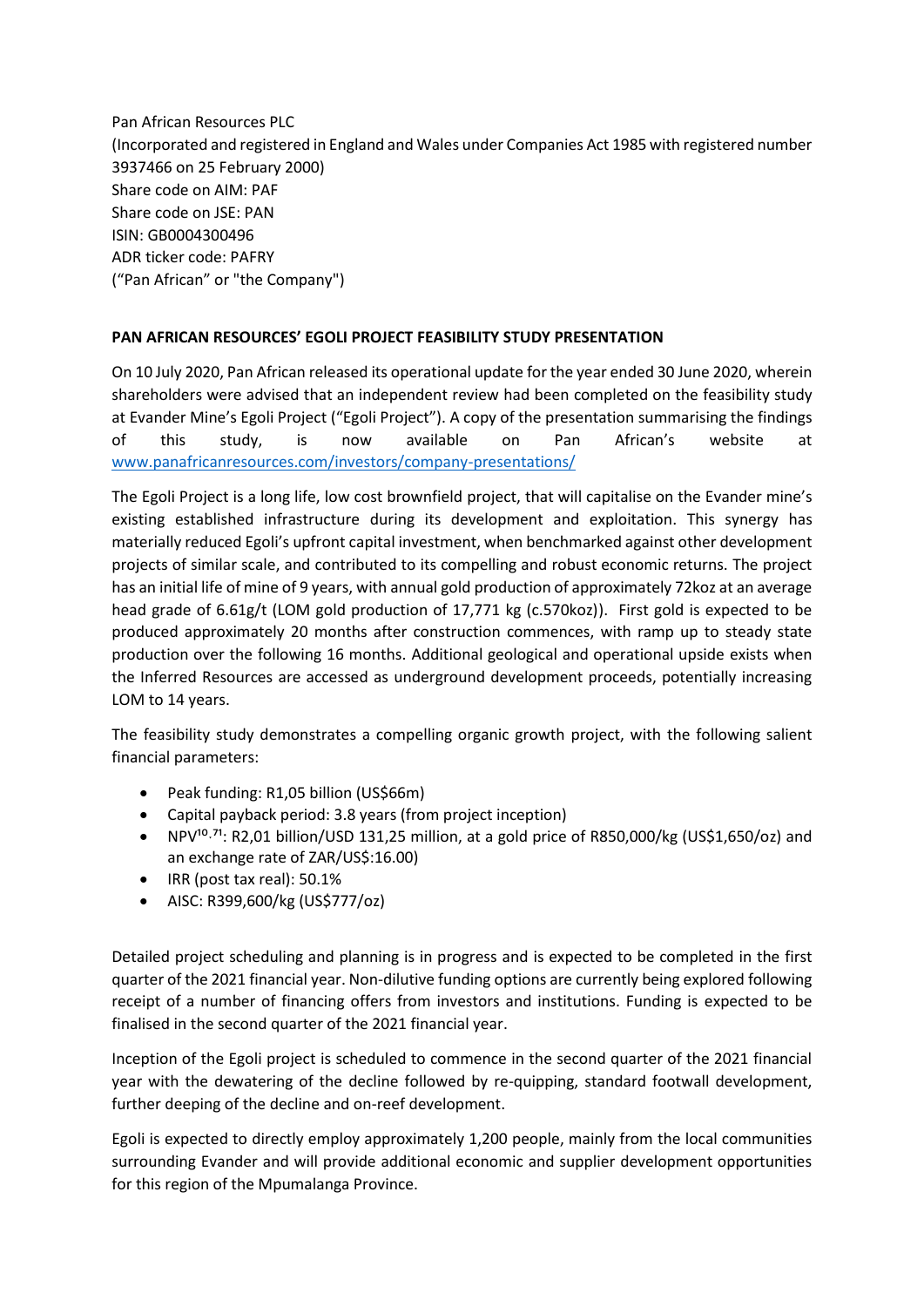The project has strong Environmental Social & Governance credentials, as it is already fully licenced and empowered, the closure cost rehabiliation liability is fully funded and the Company intends to utilise the existing TSF at Evander for the project, resulting in there being no additional environmental footprint. The Evander solar plant, which will be completed in the next year, is expected to also contribute to cost savings and reduced emissions at Evander's operations.

The Mineral Reserves and Mineral Resources on which the feasibility study is based is shown in the tables below:

| <b>Reserve Category</b> | Mt   | Grade $(g/t)$ | <b>Tonnes gold</b> | <b>Ounces (Moz)</b> |
|-------------------------|------|---------------|--------------------|---------------------|
| Proved                  | 0.45 | 5.90          | 2.64               | 0.08                |
| Probable                | 2.99 | 6.72          | 20.08              | 0.65                |
| <b>Total Reserve</b>    | 3.44 | 6.61          | 22.72              | 0.73                |

## **Egoli Mineral Reserve Statement\* (as at 30 November 2019)**

## **Egoli Mineral Resource Statement\* (as at 30 June 2019)**

| <b>Resource Category</b> | Mt   | Grade $(g/t)$ | Tonnes gold | <b>Ounces (Moz)</b> |
|--------------------------|------|---------------|-------------|---------------------|
| Measured                 | 0.44 | 8.60          | 3.80        | 0.123               |
| Indicated                | 2.94 | 9.85          | 28.93       | 0.930               |
| Inferred                 | 6.26 | 9.68          | 60.58       | 1,948               |
| <b>Total Resource</b>    | 9.64 | 9.69          | 93.33       | 3.001               |

*\*Mineral Resources and Mineral Reserves are reported in accordance with the SAMREC Code*

The Competent Person for Pan African, Mr Hendrik Pretorius, the Group Mineral Resource Manager, has reviewed and approved the information contained in this announcement. Mr Pretorius is a member of the South African Council for Natural Scientific Professions as well as a member in good standing of the Geological Society of South Africa.

Rosebank

30 July 2020

For further information on Pan African, please visit the Company's website at [www.panafricanresources.com](http://www.panafricanresources.com/)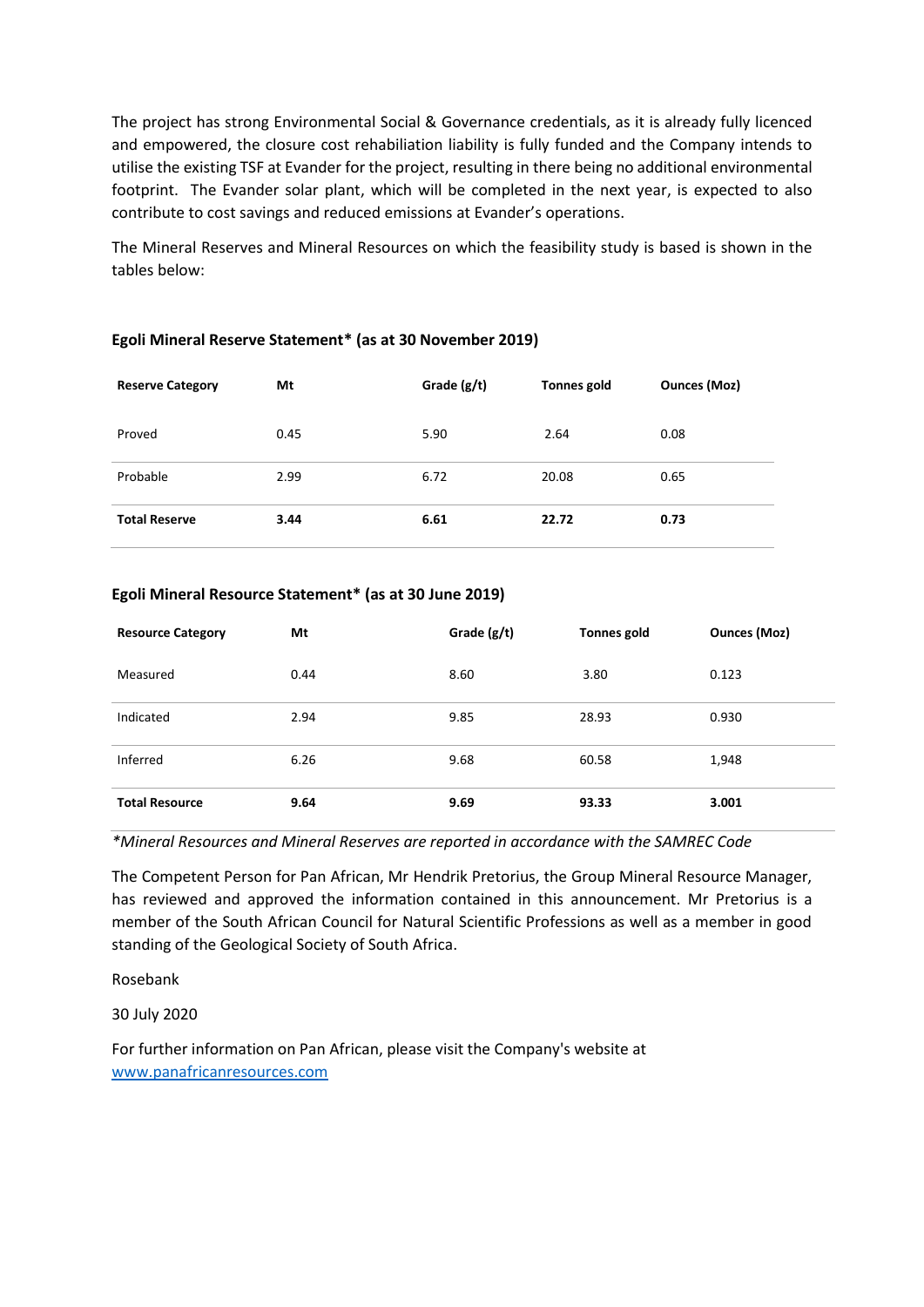| Contact information                            |                                    |  |  |  |
|------------------------------------------------|------------------------------------|--|--|--|
| Corporate Office                               | <b>Registered Office</b>           |  |  |  |
| The Firs Office Building                       | Suite 31                           |  |  |  |
| 2nd Floor, Office 204                          | Second Floor                       |  |  |  |
| Cnr. Cradock and Biermann Avenues              | 107 Cheapside                      |  |  |  |
| Rosebank, Johannesburg                         | London                             |  |  |  |
| South Africa                                   | EC2V 6DN                           |  |  |  |
| Office: +27 (0)11 243 2900                     | United Kingdom                     |  |  |  |
| info@paf.co.za                                 | Office: +44 (0)20 7796 8644        |  |  |  |
| Cobus Loots                                    | Deon Louw                          |  |  |  |
| Pan African Resources PLC                      | Pan African Resources PLC          |  |  |  |
| <b>Chief Executive Officer</b>                 | <b>Financial Director</b>          |  |  |  |
| Office: +27 (0)11 243 2900                     | Office: +27 (0)11 243 2900         |  |  |  |
| Phil Dexter/Jane Kirton                        | Paul Gillam                        |  |  |  |
| St James's Corporate Services Limited          | <b>Numis Securities Limited</b>    |  |  |  |
| <b>Company Secretary</b>                       | Nominated Adviser and Joint Broker |  |  |  |
| Office: +44 (0)20 7796 8644                    | Office: +44 (0)20 7260 1000        |  |  |  |
| Ciska Kloppers                                 | Ross Allister/David McKeown        |  |  |  |
| Questco Corporate Advisory Proprietary Limited | Peel Hunt LLP                      |  |  |  |
| <b>JSE Sponsor</b>                             | Joint Broker                       |  |  |  |
| Office: +27 (0)11 011 9200                     | Office: +44 (0)20 7418 8900        |  |  |  |
| Hethen Hira                                    | Thomas Rider/Neil Elliot           |  |  |  |
| Pan African Resources PLC                      | <b>BMO Capital Markets Limited</b> |  |  |  |
| <b>Head: Investor Relations</b>                | Joint Broker                       |  |  |  |
| Tel: +27 (0)11 243 2900                        | Office: +44 (0)20 7236 1010        |  |  |  |
| E-mail: hhira@paf.co.za                        |                                    |  |  |  |
| Website: www.panafricanresources.com           |                                    |  |  |  |